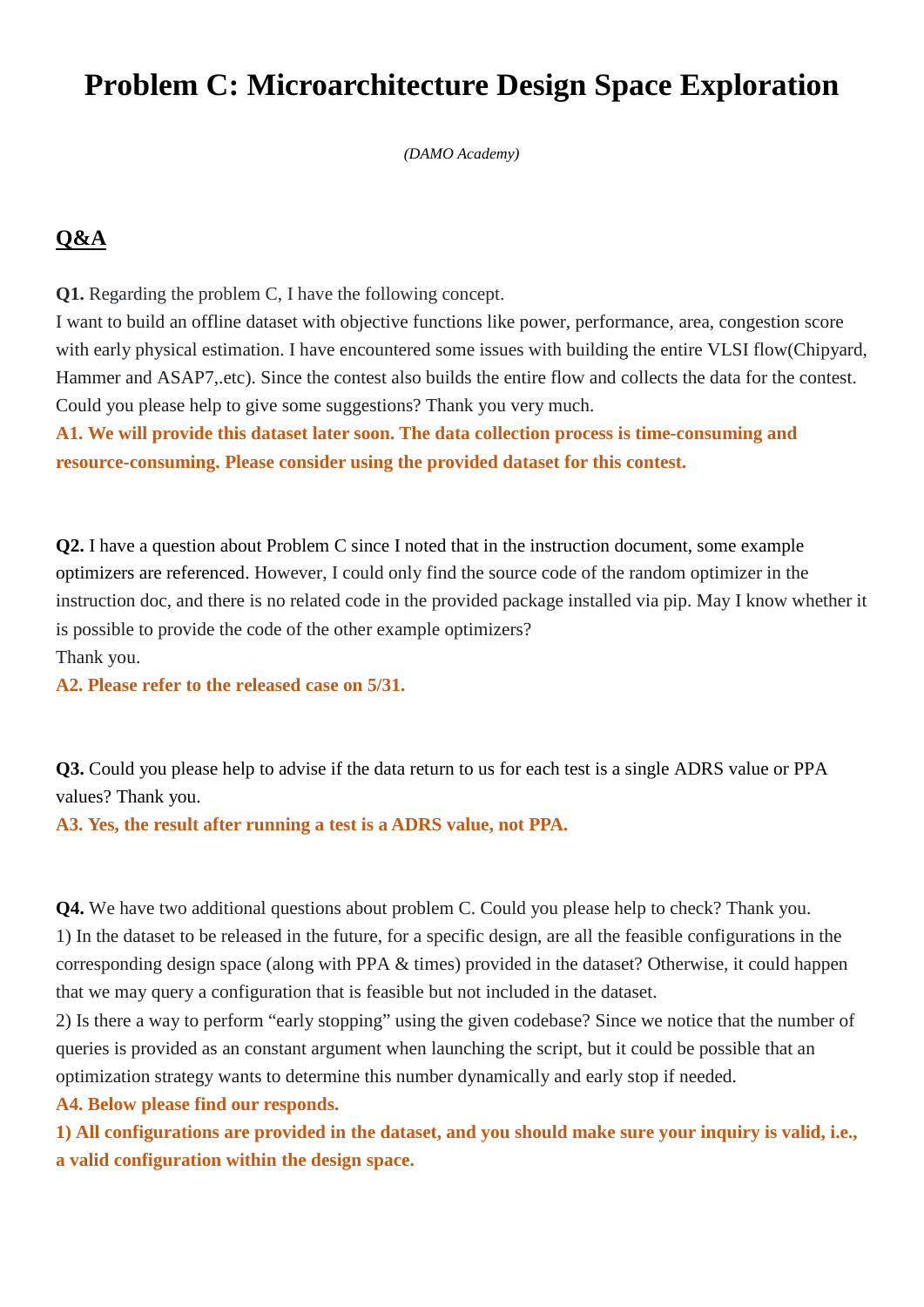**2) You can configure the number of queries provided, i.e., you can specify the number of queries in your optimizer so that you can terminate an optimization strategy w.r.t. your "early stopping" criterion.**

**You can specify the number of queries through '-q' or ' --num-of-queries' option when you launch your optimizer.**

**Q5.** Could you please help to check the following questions? Thank you very much!

1). Is there a proportional or inverse proportional independent relationship between ADRS and the normalized value of P, P, and A in this problem, respectively?

2). When we try to check the relation between ADRS and the normalized PPA, we find a seemingly unexpected PPA appearing in the reference pareto frontier after filtering by get\_non\_dominated() (please refer to the attachment). Is it proper that these two PPAs appear simultaneously in the same pareto frontier? Will it affect ADRS if the predicted pareto frontier is worse than the reference pareto frontier?

| tensor([[-1.1928, 1.4688, 2.3476], |                                                            |  |
|------------------------------------|------------------------------------------------------------|--|
|                                    |                                                            |  |
|                                    | [ 1.2082, 3.4290, 1.4483],                                 |  |
|                                    | [1.2082, 1.1483, 1.7981],                                  |  |
|                                    | [0.3969, 3.4113, 2.2354],                                  |  |
|                                    | [0.0578, 3.4290, 1.7550],                                  |  |
|                                    |                                                            |  |
|                                    | $[-1.2399, 3.4290, 2.3476],$                               |  |
|                                    | $[-1.3220, 3.4290, 2.4186],$                               |  |
|                                    | $[-0.5948, -0.3200, 2.2767]$ ,                             |  |
|                                    | $\begin{bmatrix} 1.2082, -0.3200, 1.8691 \end{bmatrix}$    |  |
|                                    | [0.4871, 3.4290, 1.6660],                                  |  |
|                                    | $[-0.5513, 3.4290, 2.1645]$                                |  |
|                                    | [0.5697, 3.4290, 1.4952],                                  |  |
|                                    | $\begin{bmatrix} 1.2082, & 0.7579, & 1.8691 \end{bmatrix}$ |  |
|                                    | [0.0487, 3.4290, 1.9870],                                  |  |
|                                    | $[-0.7382, -0.3200, 2.3476],$                              |  |
|                                    | $[-1.0906, -0.3200, 2.4186$ ]]                             |  |
|                                    |                                                            |  |

3). Can we import get\_adrs from iccad\_contest.functions.problem and directly call function get\_adrs() in the implement of function observe()?

**A5. Below please find our responds.**

**1) A higher normalized performance value, a lower normalized power value, and a lower normalized area value suggest that the design is on the true Pareto frontier with a higher possibility. Suppose your optimizer can explore designs with a higher normalized performance value, lower normalized power value, and lower normalized area value as much as possible. In that case, the ADRS of your optimizer will be lower, indicating better your optimizer is. Simultaneously, it would be best to consider the overall running time of your optimizer. A lower overall running time of your optimizer is expected.**

**2) It is normal that these two PPA values are on the true Pareto frontier.**

**Firstly, you can inspect their PPA values by printing them using higher precision, e.g., 8 significant digits. Secondly, the designs corresponding to these two PPA values indicate approximately the same performance. However, one design dissipates more power and has a smaller area, while the other one dissipates less power but has a larger area. Both of them cannot dominate each other.**

**3) You can leverage all functions provided by the contest platform.**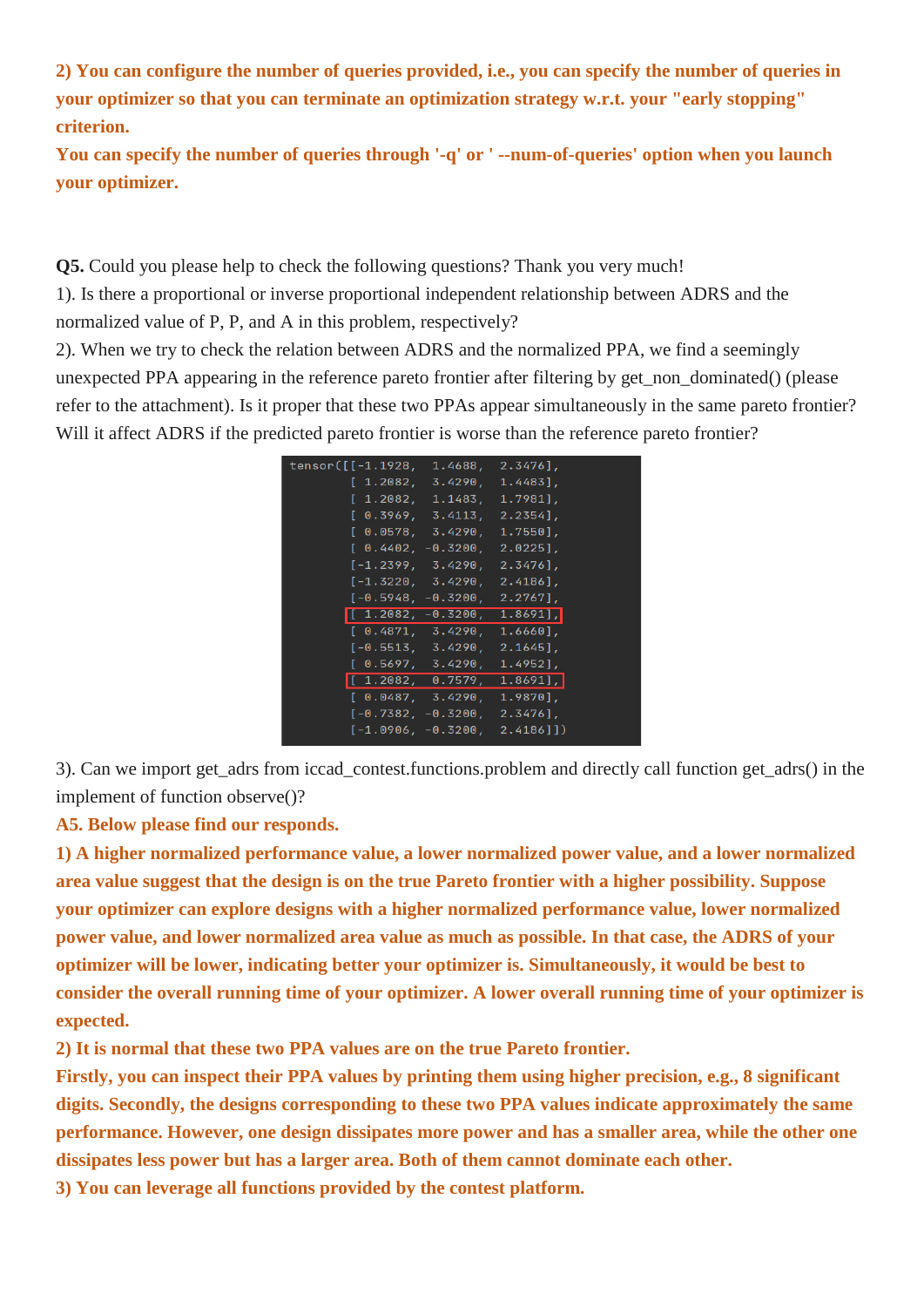**Q6.** We have a question about problem C and would like a clarification.

Can we pretrain a model locally using provided or self-generated data, and submit the obtained model parameter files together with other code files to the online evaluation system for further operations (such as fine-tuning for the specific dataset)? Or is this not allowed and all training that might be involved has to be done online from scratch? We think the latter seems more reasonable, otherwise it would be difficult to maintain a fair evaluation of ORT.

## Thank you.

**A6. Yes, you are right. It's not allowed to submit the obtained model parameter files to the online evaluation system. Any model leveraged in your optimizer should be trained online, and the training time is also corporated into the ORT automatically by the contest platform.**

**The submission includes:**

- **1. your implemented Python scripts,**
- **2. the execution commands,**
- **3. related JSON configurations leveraged by your algorithm, if any, and**
- **4. dependency packages list for supporting your algorithm execution, if any.**

**Q7.** We find a PPA with higher performance, lower power, and smaller area and another one with lower performance, higher power, and larger area appear simultaneously in the reference pareto frontier. According to the previous clarification, the former shall dominate the latter, right?

| tensor([[-1.1928, 1.4688, 2.3476], |                                                        |  |
|------------------------------------|--------------------------------------------------------|--|
|                                    |                                                        |  |
|                                    | [ 1.2082, 3.4290, 1.4483],                             |  |
|                                    | $\begin{bmatrix} 1.2082, 1.1483, 1.7981 \end{bmatrix}$ |  |
|                                    | [0.3969, 3.4113, 2.2354],                              |  |
|                                    | [0.0578, 3.4290, 1.7550],                              |  |
|                                    | $[0.4402, -0.3200, 2.0225],$                           |  |
|                                    | $[-1.2399, 3.4290, 2.3476],$                           |  |
|                                    | $[-1.3220, 3.4290, 2.4186],$                           |  |
|                                    | $[-0.5948, -0.3200, 2.2767]$ ,                         |  |
|                                    | $[1.2082, -0.3200, 1.8691],$                           |  |
|                                    | [ 0.4871, 3.4290, 1.6660],                             |  |
|                                    | $[-0.5513, 3.4290, 2.1645],$                           |  |
|                                    | [0.5697, 3.4290, 1.4952],                              |  |
|                                    | [1.2082, 0.7579, 1.8691],                              |  |
|                                    | [0.0487, 3.4290, 1.9870],                              |  |
|                                    | $[-0.7382, -0.3200, 2.3476],$                          |  |
|                                    | $[-1.0906, -0.3200, 2.4186]]$                          |  |
|                                    |                                                        |  |

**A7. We update and release the contest platform.**

**Please update the contest platform on your local machine.**

The variable `problem.pareto frontier` is an 'nx3' matrix, denoting 'n' points of objective values on **the Pareto frontier.**

**Each point is a '1x3' vector, with each element representing the metric score of performance, power, and area values, respectively.**

**A better design has higher performance, less power, and a smaller area.**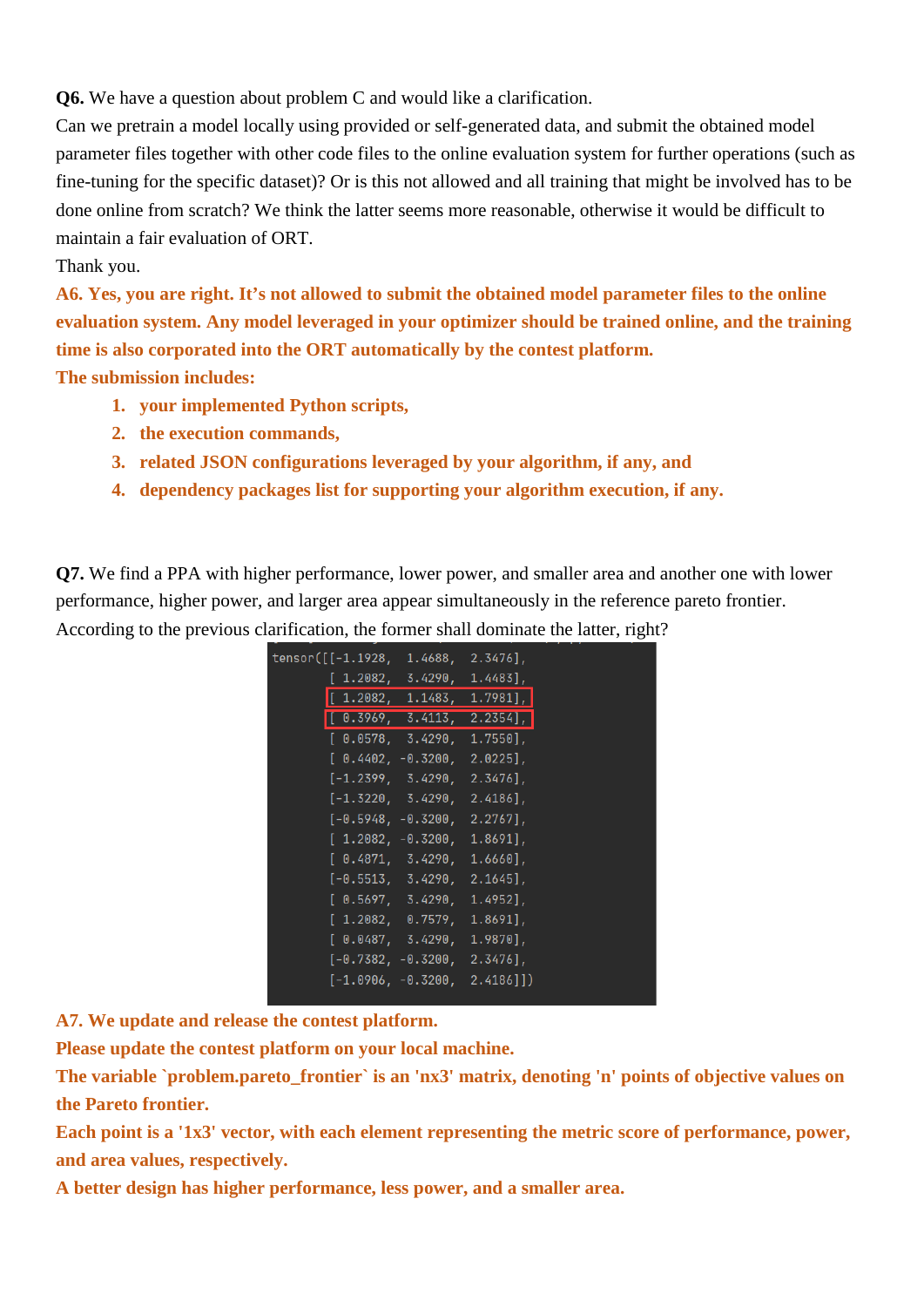**Hence, a better design has larger metric scores, i.e., the larger each element of a '1x3' vector, the better the design is.**

**We negate the power and area values to calculate the Pareto frontier, aligning with the definition of a better design.**

**Q8.** We suspect that there is a bug in the provided codebase. When computing the golden Pareto frontier of the design space, the power and area values are negated (problem.py, line 110-114). However, when computing the Pareto frontier of the explored set, these values are not negated (design\_space\_exploration.py, line 208-228).

**A8. We update and release the contest platform. Please check the latest version. If you have any questions, comments, or bug reports, please do not hesitate to contact us.**

**Q9.** Could you please clarify that for each of the three values of the evaluated PPA (the variable objective\_values, or y of the observe method), is it higher is better or lower is better? **A9. Each element of the variable `objective\_values` or `y` defined in the contest platform denotes normalized performance, power, and area values, respectively. The design is better if it has a higher normalized performance value and lower normalized power and area values. In conclusion, in each element of `objective\_values` or `y`, if the first value should be larger, the second and the third value should be smaller, then the microarchitecture is better.**

**Q10.** For the alpha submission of Problem C, should we submit to the TSRI machines, or there is another server for Problem C?

**A10. Please submit to the TSRI machines.**

**Q11.** Does the given dummy dataset meet the condition "A higher normalized performance value, a lower normalized power value, and a lower normalized area value suggest that the design is on the true Pareto frontier with a higher possibility" stated in A5?

**A11. The dummy dataset meets the condition "A higher normalized performance value, a lower normalized power value, and a lower normalized area value suggest that the design is on the true Pareto frontier with a higher possibility".**

**Q12**. Is the component "time of the VLSI flow" of the dummy case reasonable, i.e., the evaluation of each microarchitecture embedding costs about 30,000+ seconds?

**A12. It is reasonable. We leverage a series of commercial electronic design automation (EDA) tools to evaluate and verify each microarchitecture. It does consume much time.**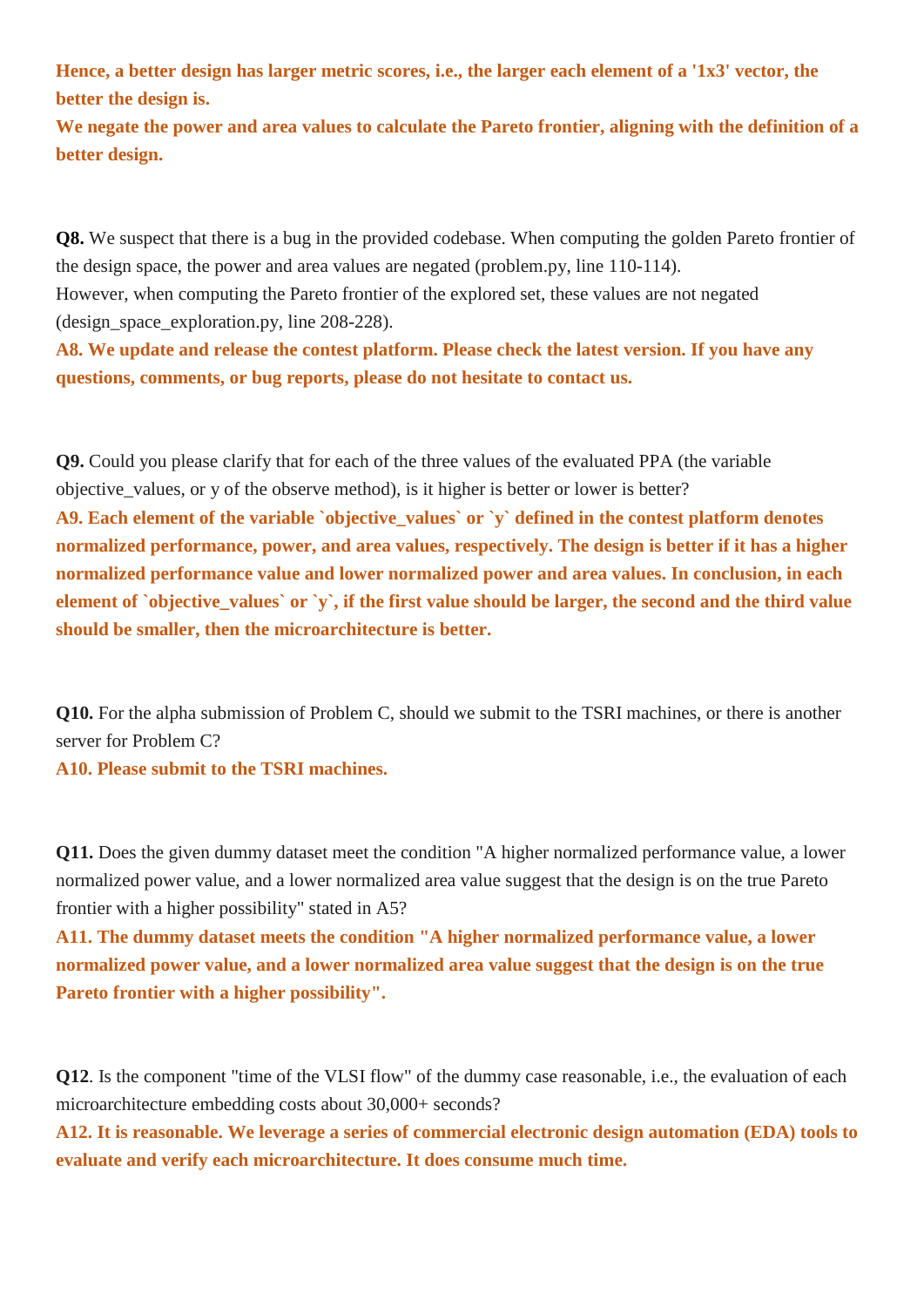**Q13.** In the final calculation of ADRS, any two PPAs employed to determine the same Pareto frontier shall never dominate each other. Otherwise, it will affect the calculated result of ADRS. Is it right? **A13. If two objective values fall into the same Pareto frontier, they cannot dominate each other.**

**Q14.** As the number of predicted PPAs grows with our suggestion, ADRS between the predicted Pareto frontier and the golden Pareto frontier will only keep unchanged or decrease but never increase, right? **A14. If your optimizer is reasonable and works well, ADRS will decrease monotonically as your suggestion increases.**

**Q15.** We notice that the dummy design space consists of several sub-embeddings such as ISU and IFU. Does every combination of these sub-embeddings' candidate options always compose a valid microarchitecture? Will the design space of the real dataset also consist of sub-embeddings? **A15. Every combination of these sub-embeddings' candidate options composes a valid microarchitecture. The real dataset consists of these sub-embeddings.**

Q16. Following up our previous Q&A, in fact we have observed some abnormality when using the provided codebase of Problem C. As a simple example, we modified the random\_search optimizer as shown in the bottom fig, which essentially suggests the configurations in the design space sequentially without randomness. We found that the reported ADRS firstly decreases and then increases (set  $-q > 100$ ). According to the definition, ADRS should not increase when adding new points to an existing set. Hence we suspect that there might be something wrong within the codebase. Could you please kindly look into this issue?

| def __ init (self, design space):<br><b>BR 99 99</b>                                                                |
|---------------------------------------------------------------------------------------------------------------------|
| build a wrapper class for an optimizer.                                                                             |
| parameters                                                                                                          |
| design_space: <class "microarchitecturedesignspace"=""><br/><b>10 10 10</b></class>                                 |
| AbstractOptimizer. init (self, design space)<br>$self.n$ suggestions = 1                                            |
| $self.$ suggest count = $0$                                                                                         |
| def suggest(self):<br><b>THE REAL PRO</b>                                                                           |
| get a suggestion from the optimizer.                                                                                |
| returns                                                                                                             |
|                                                                                                                     |
| next guess: <list> of <list></list></list>                                                                          |
| list of $self.n$ suggestions suggestion(s).<br>each suggestion is a microarchitecture embedding.<br><b>95 99 99</b> |
| $self.suggest$ count $+= 1$                                                                                         |
| $x\_guess = [self.suggest_count]$                                                                                   |
| return [                                                                                                            |
| self.design_space.vec_to_microarchitecture_embedding(                                                               |
| self.design_space.idx_to_vec( x guess)                                                                              |

**A16. Thanks for your question. However, we cannot reproduce this error.**

We updated the platform yesterday, can you please use the latest version  $(0.0.3)$  and let us know if this **issue still exists. Thanks.**